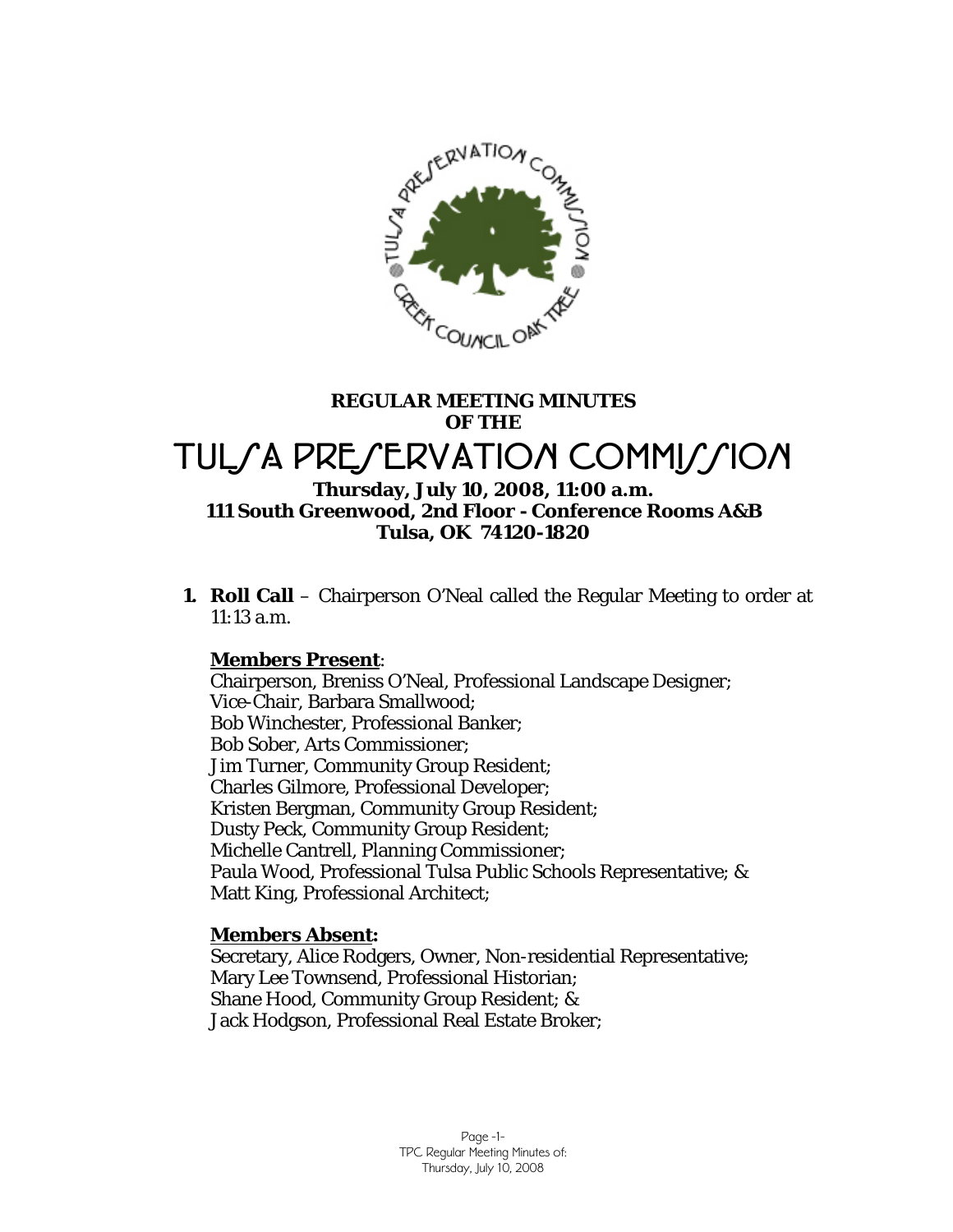## **Others Present:**

Kurt Ackermann, Fannie Warrior, Ed Sharrer, Amanda DeCort, Tim Williams, Bill Butts, Tamme Saffa, Chip Atkins & Jim Milton

## **2. Approval of Minutes of Previous Meetings Regular Meeting Minutes for June 12, 2008;**

Chairperson O'Neal asked if anyone would like to make a motion to approve the Regular Meeting Minutes for June 12, 2008.

Commissioner Bergman made a motion to approve the Regular Meeting Minutes for June 12, 2008 as presented. The motion was seconded by Commissioner King.

## **By a show of hands, all "In Favor" of the motion to Approve the June 12, 2008 Regular Meeting Minutes:**

- (1) Chairperson O'Neal;
- (2) Vice-Chair Smallwood;
- (3) Charles Gilmore;
- (4) Kristen Bergman;
- (5) Dusty Peck;
- (6) Bob Winchester;
- (7) Bob Sober;
- (8) Paula Wood;
- (9) Matt King;

## **All Opposed:**

None;

## **All Abstaining:**

- (10) Jim Turner; &
- (11) Michelle Cantrell.

## **All not present during this vote:**

None.

The motion was **Approved by Majority** by members present and voting.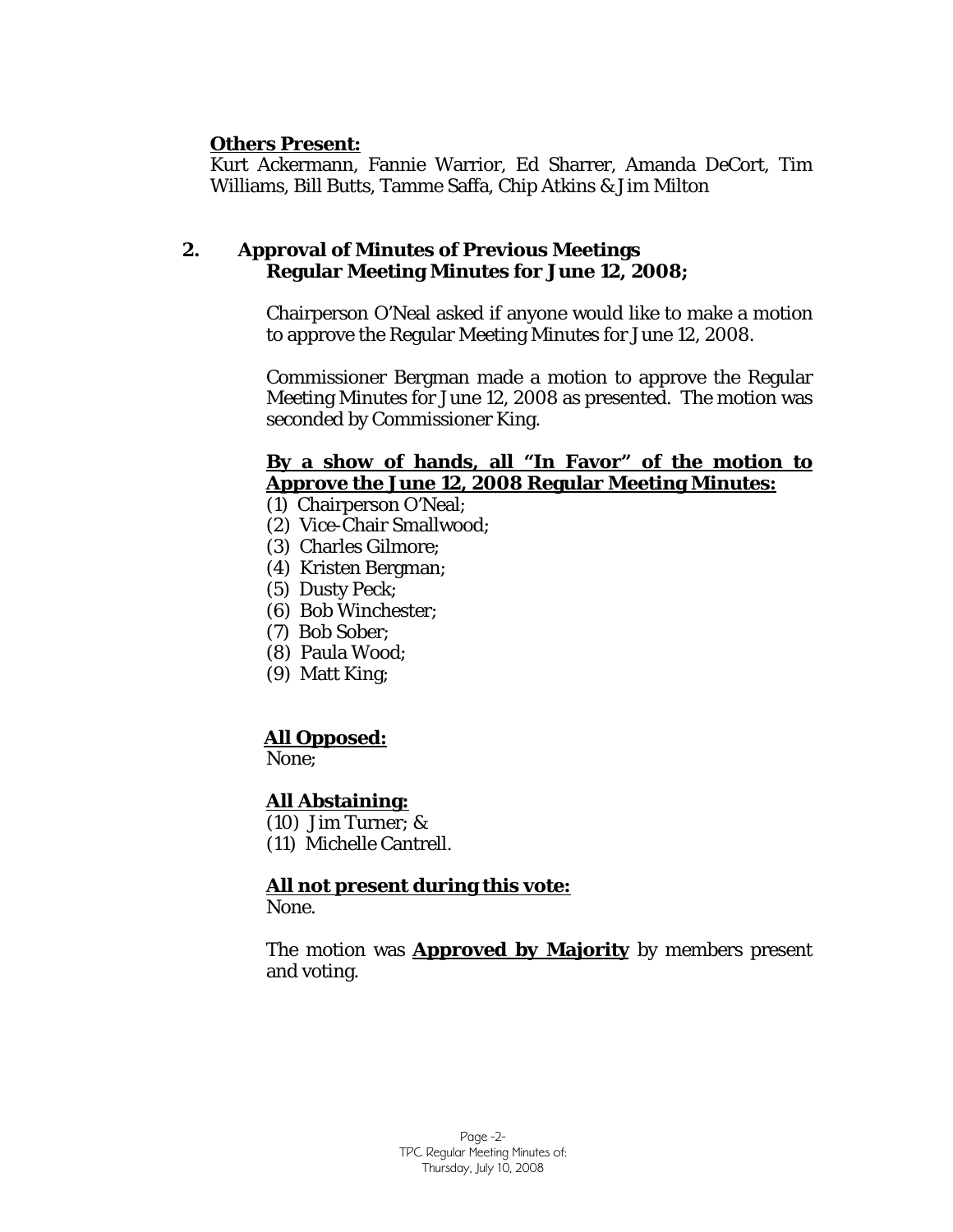## **3. Committee Reports**

## **A. Historic Preservation Committee**

## **i. Announcement of Conflict of Interest**

Chairperson O'Neal asked the Commission if anyone had a conflict of interest with any of the Certificate of Appropriateness (COA) requests. No one reported a conflict.

## **ii. Applications for Certificate of Appropriateness**

Chairperson O'Neal briefly informed the COA applicants of the review procedures.

**1. 2132 E. 19th Street** (Yorktown) Applicant: Pinnacle Properties Request: Construct a new single family house on the lot according to plans submitted. COA Subcommittee Complete Application Date: 07-08-2008 **APPROVED WITHOUT CONDITIONS** 

Mr. Sharrer presented Pinnacle Properties' Certificate of Appropriateness application to the Commission for a final review. Photographs and drawings were available for review and a slide presentation was shown of the site in Yorktown.

Mr. Sharrer stated that Contractor, Mr. Bill Butts plans to construct a new single family house on the lot according to the plans that he has submitted for its review. Mr. Sharrer stated that Mr. Butts came before the COA Subcommittee about two weeks ago for a preliminary review; and earlier this week he came before the COA Subcommittee for a review of recommendation; and now Mr. Butts is here for his final review on the new project.

Mr. Sharrer stated that the structure will be facing North on the proposed site plan. He presented to the committee some of the highlights of the structure stating: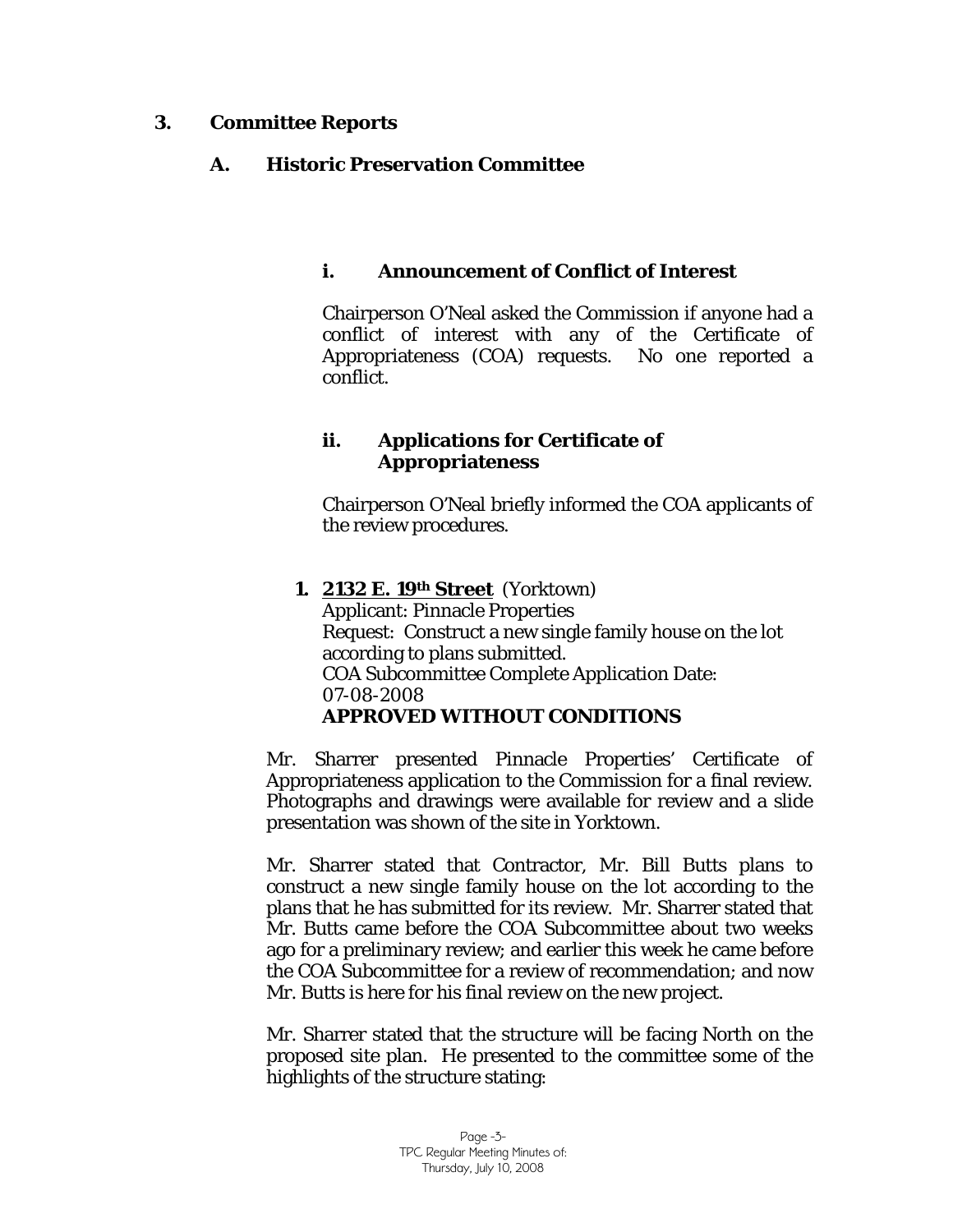- ◊ that the structure will have a detached garage located on the southwest corner of the house that sets back about 100 feet from the property, with a concrete drive;
- $\Diamond$  that the total height of the project from the ground to the ridge roof line is 24';
- $\diamond$  that Mr. Butts will install shingle siding with wide trim board painted white;
- ◊ that the front setback of the structure will be 26.5', which is very close to the setbacks of neighboring houses;
- $\diamond$  the windows will be vinyl with simulated divided lights and exterior raised muntins;
- ◊ the corbels will be cedar planks or shakes;
- ◊ the door will be solid wood; with a
- ◊ composition asphalt shingle roof.

Mr. Sharrer added that he had distributed a letter from the President of the Yorktown Neighborhood Association, Mark Radzinski, stating that he and the neighborhood association were supporting project. The letter encouraged the Tulsa Preservation Commission to support this project and issue a COA for the construction.

Mr. Sharrer read the appropriate design guidelines for this proposal for *New Construction in the Yorktown District.* 

Chairperson O'Neal asked Vice-Chair Smallwood to please give her report of the recommendation from the COA Subcommittee.

Vice-Chair Smallwood stated that the COA Subcommittee considered Mr. Butts' application to be complete after his proposal was reviewed at the July 8, 2008 meeting. She stated that the COA Subcommittee recommended by a unanimous vote to approve Mr. Butts' proposal for *New Construction* in the Yorktown District.

Vice-Chair Smallwood made a motion to approve Mr. Butts' application for New Construction as recommended above by the COA Subcommittee with the option that Mr. Butts uses corbels with cedar shakes. Commissioner King seconded.

Chairperson O'Neal opened the floor to the Commission for discussion on Mr. Butts' proposal. The Commission further discussed Mr. Butts' proposal and it also complimented him on his plans and drawings of the new project. Roll call was announced.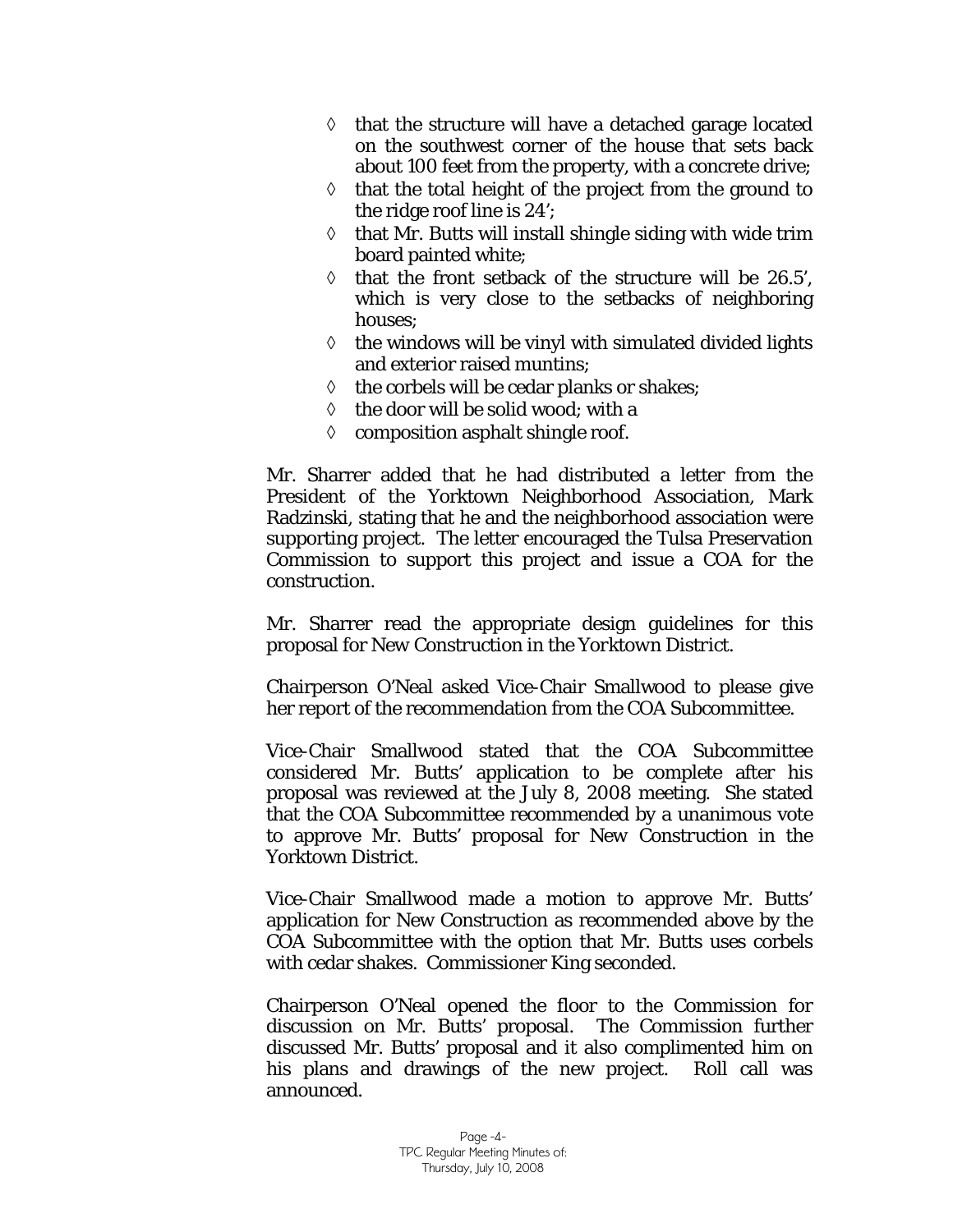## **By a show of hands, all "In Favor" of the motion to Approve Pinnacle Properties/Bill Butts' application w/ an option to use cedar shakes:**

- (1) Chairperson O'Neal;
- (2) Vice-Chair Smallwood;
- (3) Charles Gilmore;
- (4) Kristen Bergman;
- (5) Dusty Peck;
- (6) Bob Winchester;
- (7) Bob Sober;
- (8) Paula Wood;
- (9) Matt King;
- (10) Jim Turner;
- (11) Michelle Cantrell.

## **All Opposed:**

None;

## **All Abstaining:**

None;

## **All not present during this vote:**

None.

The motion was **Approved Unanimously** by members present and voting.

#### *The Tulsa Preservation Commission Approved Pinnacle Properties/Bill Butts' proposal based on guidelines for New Residential Construction for Yorktown Historical District.*

## **2. 1759 S. Quincy Avenue** (Swan Lake) Applicant: Tamme Saffa Request: Construct a dry stacked limestone retaining wall along front property line. COA Subcommittee Complete Application Date: 07-08-2008 **APPROVED WITHOUT CONDITIONS**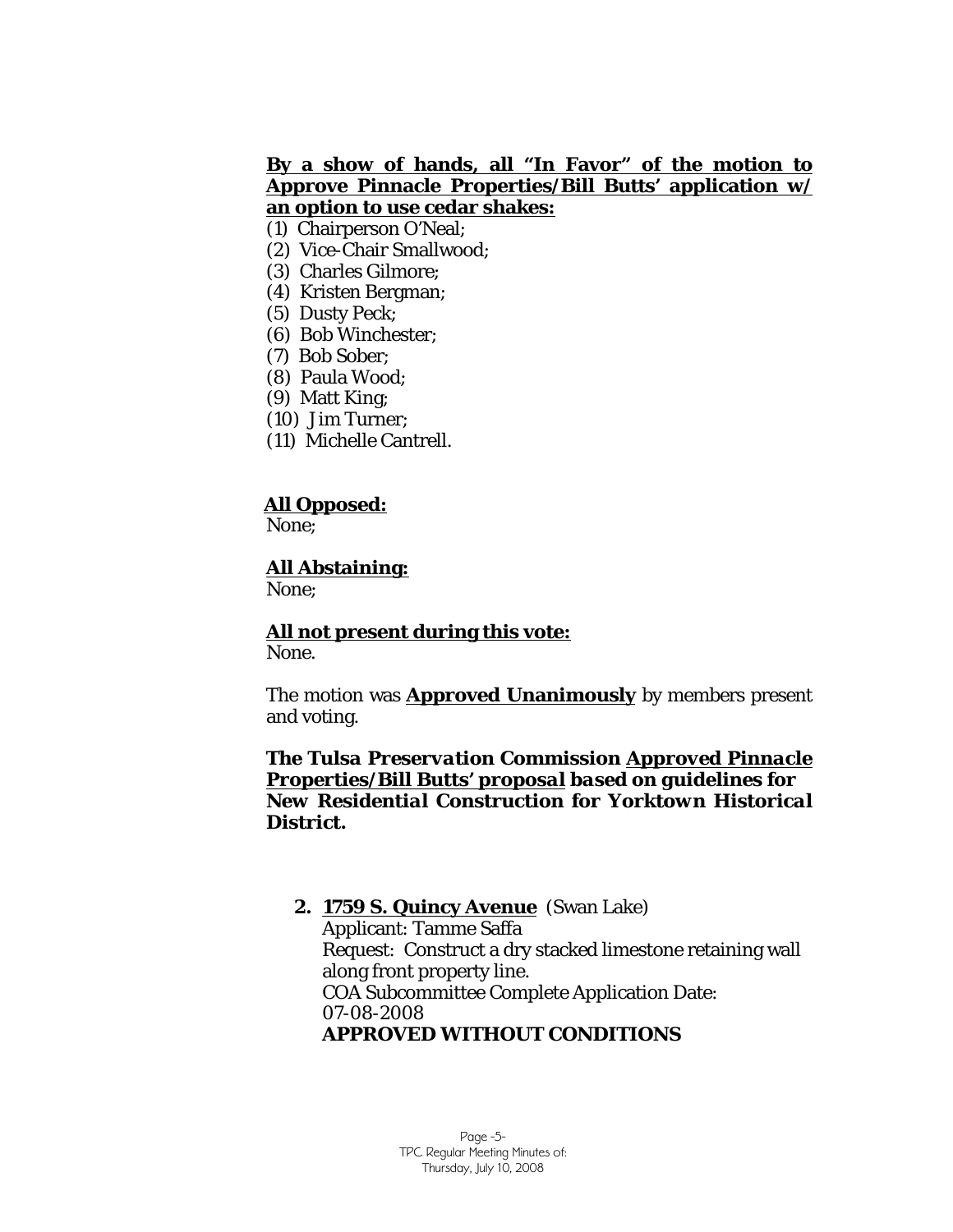Mr. Sharrer presented Tamme Saffa's Certificate of Appropriateness application to the Commission for a final review. Photographs and drawings were available for review and a slide presentation was shown of the structure in Swan Lake.

Mr. Sharrer stated that Ms. Saffa plans to construct a dry stacked limestone retaining wall along the front property line of the structure. He stated that the total height of the retaining wall including the cap will be 33". Mr. Sharrer stated that construction on this project occurred before a COA was submitted due to Ms. Saffa stating that she was not aware that a COA was necessary. Ms. Saffa's attorney, Jim Milton stated that there was no intent from Ms. Saffa to sidestep the Commission's review.

Mr. Sharrer read the guidelines for this proposal.

Chairperson O'Neal asked Vice-Chair Smallwood to please give her report of the recommendation from the COA Subcommittee.

Vice-Chair Smallwood stated that the COA Subcommittee considered Ms. Saffa's application to be complete upon review at the July 8, 2008 meeting. She stated that the COA Subcommittee recommended by a unanimous vote to approve Ms. Saffa's proposal for *New Construction* in the Swan Lake District.

Vice-Chair Smallwood made a motion to approve Ms. Saffa's application for New Construction as recommended above by the COA Subcommittee, with the option of omitting the cap. Commissioner Sober seconded.

Chairperson O'Neal opened the floor to the Commission for discussion on Ms. Saffa's proposal. The Commission further discussed Ms. Saffa's proposal and it also complimented her on her on how well the new project will look after completion.

Mr. Paul "Chip" Atkins, Former President of the Swan Lake Neighborhood Association, stated that he would like for the records to show that: Historic Preservation Staff, Kent Schell and Former TPC Commissioner David Breed told Ms. Saffa that she didn't need a COA to construct the dry stack limestone retaining wall in front of her property. Chairperson O'Neal thanked Mr. Atkins for this information.

Roll call was announced.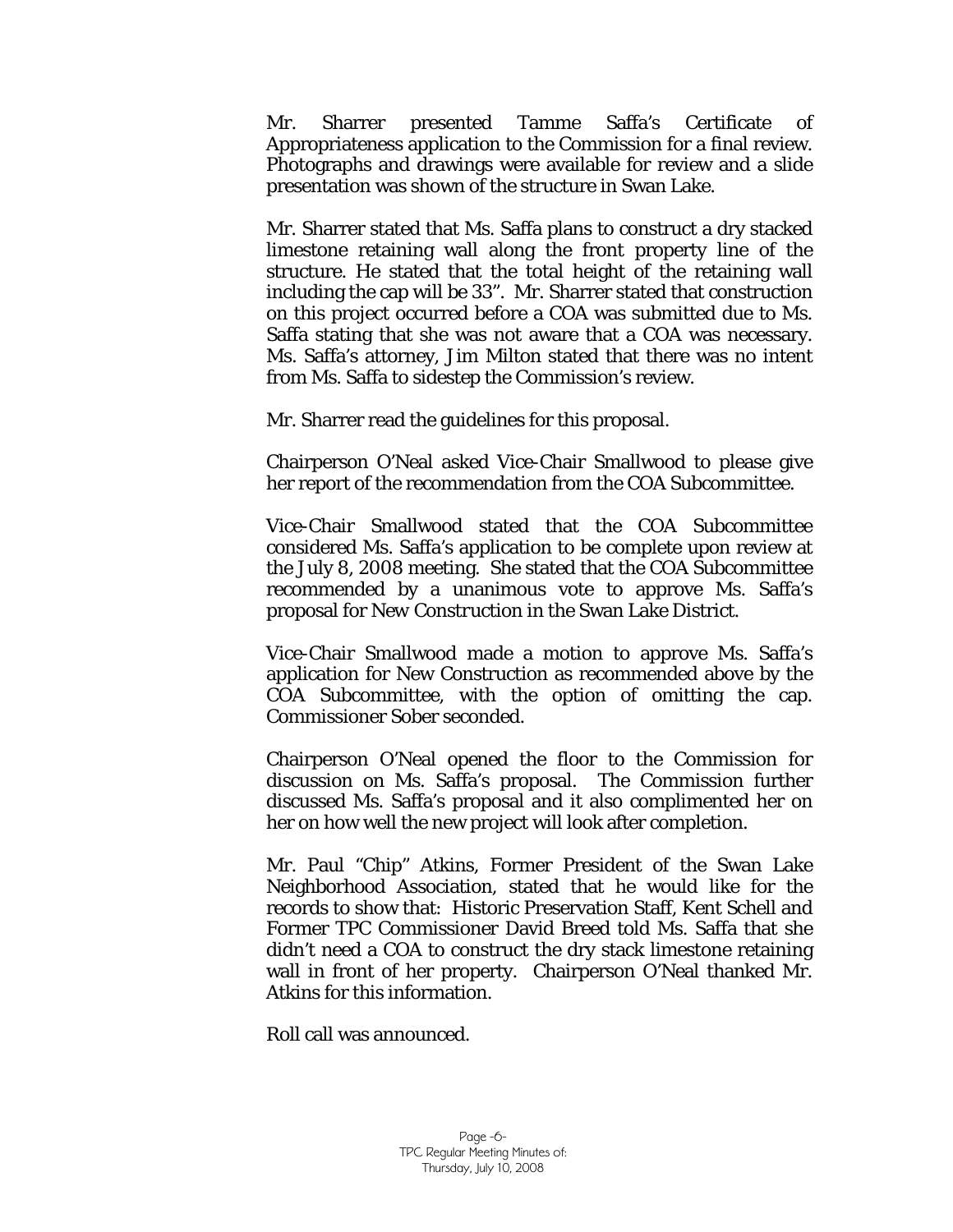## **By a show of hands, all "In Favor" of the motion to Approve Tamme Saffa's application w/ an option to omit the proposed cap:**

(1) Chairperson O'Neal;

- (2) Vice-Chair Smallwood;
- (3) Charles Gilmore;
- (4) Kristen Bergman;
- (5) Dusty Peck;
- (6) Bob Winchester;
- (7) Bob Sober;
- (8) Paula Wood;
- (9) Matt King;
- (10) Jim Turner;
- (11) Michelle Cantrell.

## **All Opposed:**

None;

## **All Abstaining:**

None;

**All not present during this vote:** None.

The motion was **Approved Unanimously** by members present and voting.

#### *The Tulsa Preservation Commission Approved Tamme Saffa's proposal based on guidelines for New Construction in the Swan Lake Historic District.*

#### **3. 639 N. Cheyenne Avenue** (Brady Heights) Applicant: Judy Crumrine Request: Rebuild picket fence in front yard with 36" tall capped posts, 1 x 6 pickets and a double gate with center peak. COA Subcommittee Complete Application Date:

07-08-2008

Mr. Sharrer presented Judy Crumrine's Certificate of Appropriateness application to the Commission for a final review. Photographs and drawings were available for review and a slide presentation was shown of the structure in Brady Heights.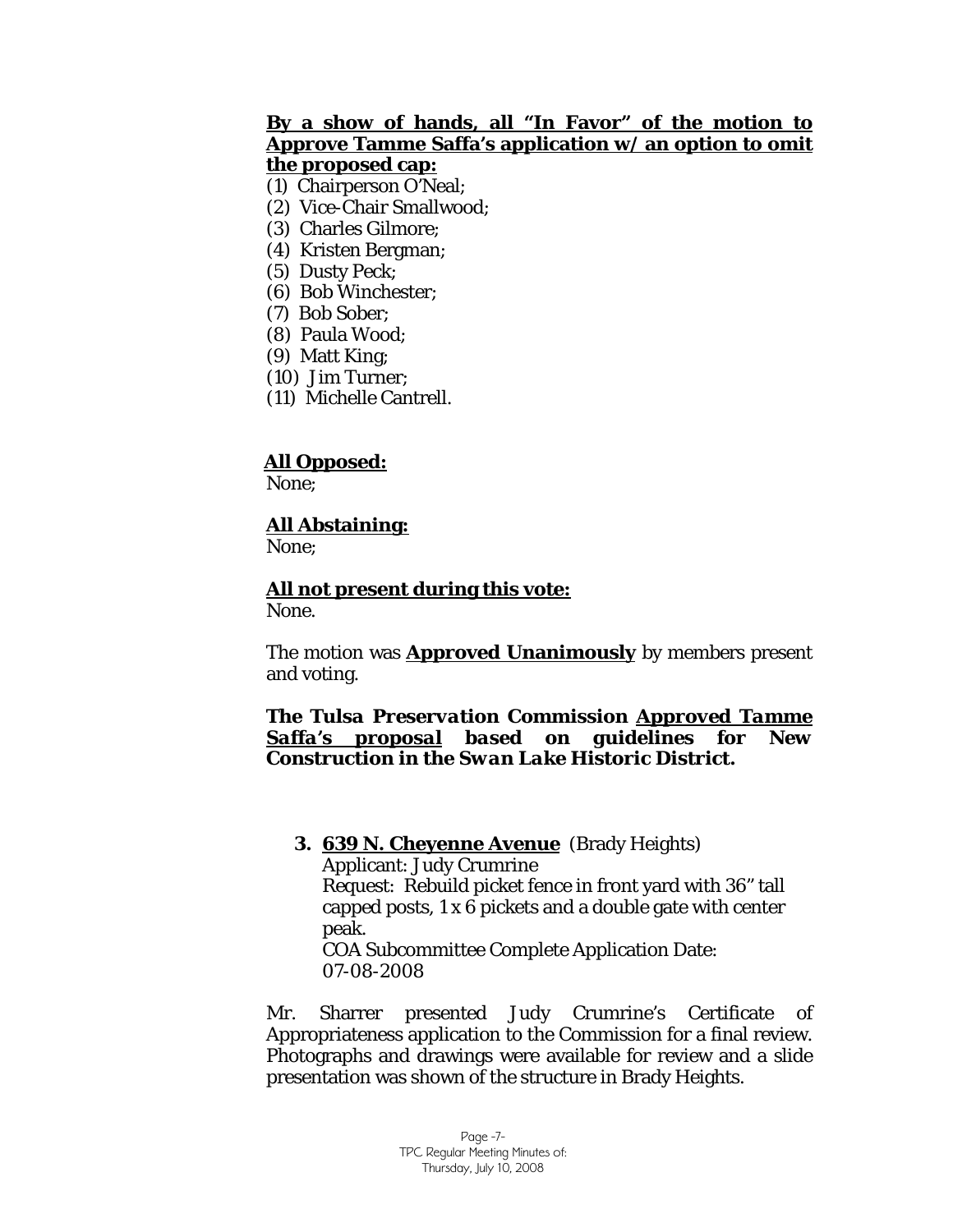Mr. Sharrer stated that Ms. Crumrine plans to rebuild the picket fence in the front yard with a 36" tall treated wood capped posts, 1 x 6 pickets and a double gate with a center peak. Ms. Crumrine's son, Tim Williams, was present to answer questions that were asked by the Commission.

Mr. Sharrer read the applicable guidelines for this proposal.

A Commissioner asked staff if there are other picket fences in the neighborhood like this proposal. Staff responded affirmatively.

Chairperson O'Neal asked Vice-Chair Smallwood to please give her report of the recommendation from the COA Subcommittee.

Vice-Chair Smallwood stated that the COA Subcommittee considered Ms. Crumrine's application to be complete upon review at the July 8, 2008 meeting. She stated that the COA Subcommittee recommended by a unanimous vote to approve Ms. Crumrine's proposal for *Additions* in the Brady Heights District.

Vice-Chair Smallwood made a motion to approve Ms. Crumrine's application for Additions as recommended by the COA Subcommittee. Commissioner Cantrell seconded.

Chairperson O'Neal opened the floor to the Commission for discussion on Ms. Crumrine's proposal. After the proposal was discussed in more detail and all questions from the Commission were answered, roll call was announced.

#### **By a show of hands, all "In Favor" of the motion to Approve Judy Crumrine's application:**

- (1) Chairperson O'Neal;
- (2) Vice-Chair Smallwood;
- (3) Charles Gilmore;
- (4) Kristen Bergman;
- (5) Dusty Peck;
- (6) Bob Winchester;
- (7) Bob Sober;
- (8) Paula Wood;
- (9) Matt King;
- (10) Jim Turner;
- (11) Michelle Cantrell.

## **All Opposed:**

None;

Page -8- TPC Regular Meeting Minutes of: Thursday, July 10, 2008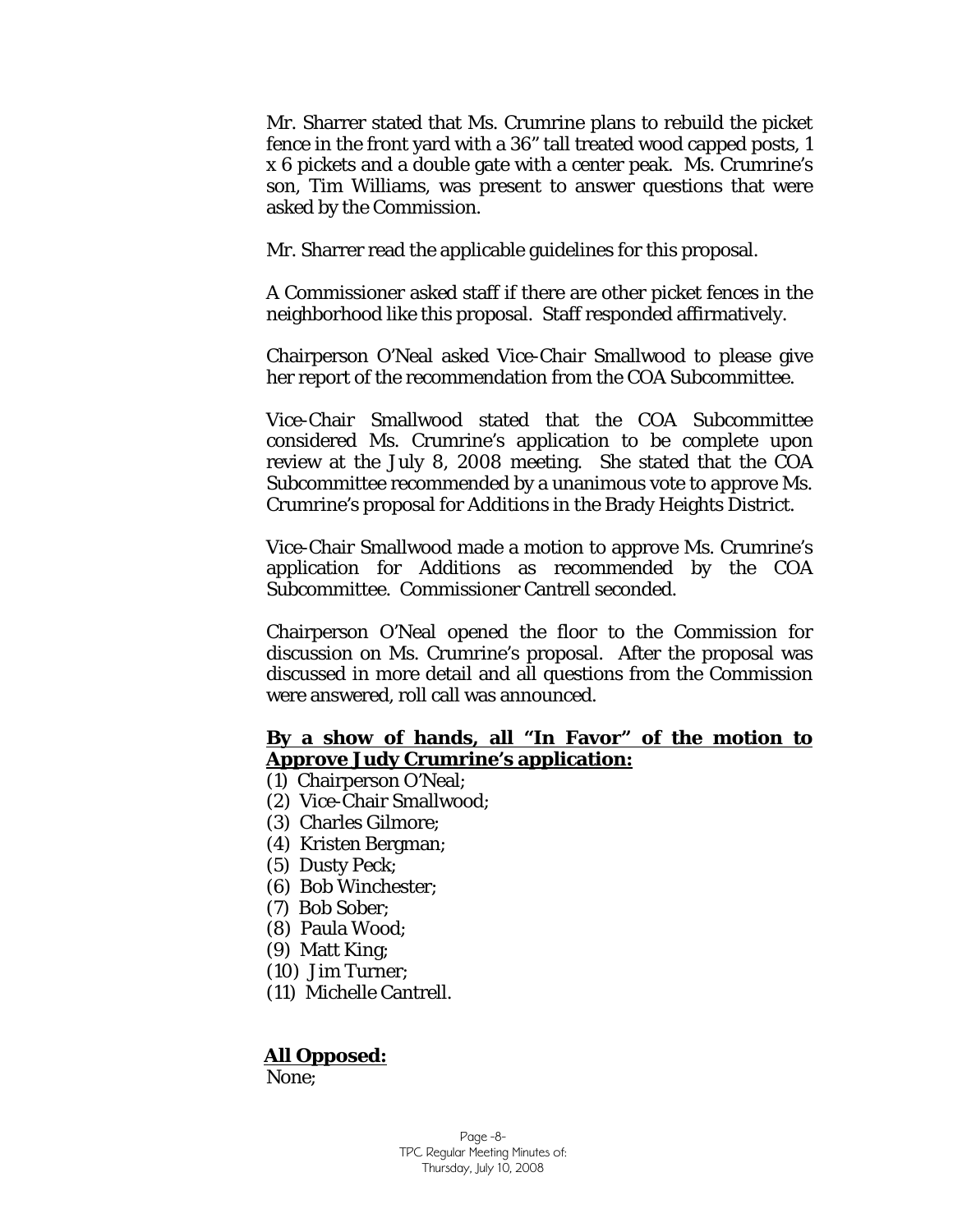## **All Abstaining:**

None;

**All not present during this vote:** None.

The motion was **Approved Unanimously** by members present and voting.

*The Tulsa Preservation Commission Approved Judy Crumrine's proposal based on guidelines for Building Site, Paragraph #3 for Additions to Existing Structures in the Brady Heights Historic District.* 

## **B. Rules & Regulations Committee**

Committee Chairman Gilmore did not have any information to report.

## **C. Outreach Committee**

Committee Chairperson Bergman reported that the next meeting for the Outreach Committee will be on Friday, July 18, 2008 at Camille's Restaurant at 11:30 a.m., on 15th Street.

Committee Chairperson Bergman reported that they had another very good meeting last month on the 20th of June. She stated that they have several action items that they're working on currently:

- ◊ Listing all the neighborhood association presidents and getting contact information from them;
- ◊ Staff is working on a grant for Will Rogers High School;
- ◊ The fact sheets previously discussed will be distributed every other month instead of monthly because there are so many events going on at this time; and;
- $\Diamond$  The committee is attempting to get a copy of Jim Lindbergh's teardowns presentation to post the website. Staff has contacted Mr. Lindbergh;
- ◊ Press events and membership events were held on June 25th by the American Institute of Architects (AIA), Tulsa Foundation for Architecture, and Art Deco Society. Commissioner Bergman said it was great meeting to see some Commissioners there. She stated that they need to get more people to attend and to join these organizations;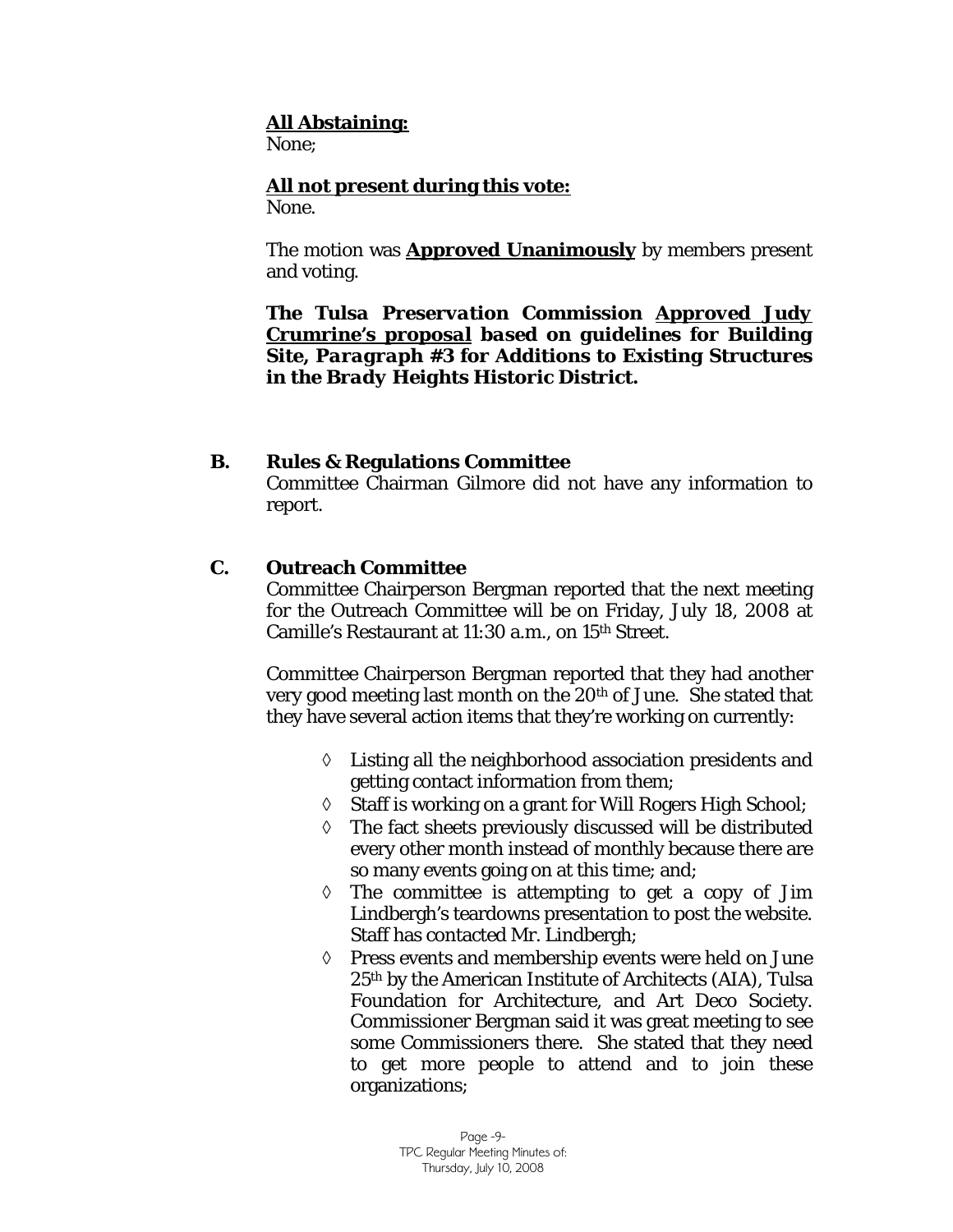◊ Commissioner Bergman suggested a Trolley Tour of all of the historic districts for the 2009 TPC Retreat.

## **4. Chair Report**

Chairperson O'Neal reported that she received an email from Commissioner Townsend asking her to bring up a couple of points to the Commission. Commissioner Townsend was attending a funeral and was unable to attend the meeting. Chairperson O'Neal stated:

- ◊ The Outreach Committee's one-sheets are great, but Commissioner Townsend inquired about other ways to get them to the general public beyond the TPC website. Outreach Committee Chairperson Bergman stated that the committee is in the process of getting contact information for neighborhood association presidents.
- ◊ When will the TPC do a press release on the story about Mt. Zion Baptist Church that the Commission found so moving? Outreach Committee Chairperson Bergman stated that the press releases will be done when Mt. Zion Baptist Church receives its destination.
- ◊ Has there has been any progress made on outreach to the Real Estate community? Outreach Committee Chairperson Bergman stated that Commissioner Hodgson was unable to attend the meeting; and that she did not have a report on the inquiry.
- ◊ Jim Turner's editorial for the Tulsa World; Commissioner Turner stated that he was in the process of working on the editorial.
- ◊ Members of the National Trust will receive The Preservation Magazine in the mail; and extra boxes of the magazine were ordered to give to friends, neighbors and also to neighborhood representatives.
- ◊ Charlotte Bonini with the National Trust and two of her aids were currently in Tulsa. The field session dry runs were all successful.
- $\Diamond$  August 27, 2008 The Preservation Strategic Plan session with Nore' Winter and Carl Leith of Winter & Company will be held on August 27th. Time & Place will be announced later.
- ◊ On the Blog Brady Heights Neighborhood District has been featured by Old House Magazine online as one of the best places in the US to buy an old house.